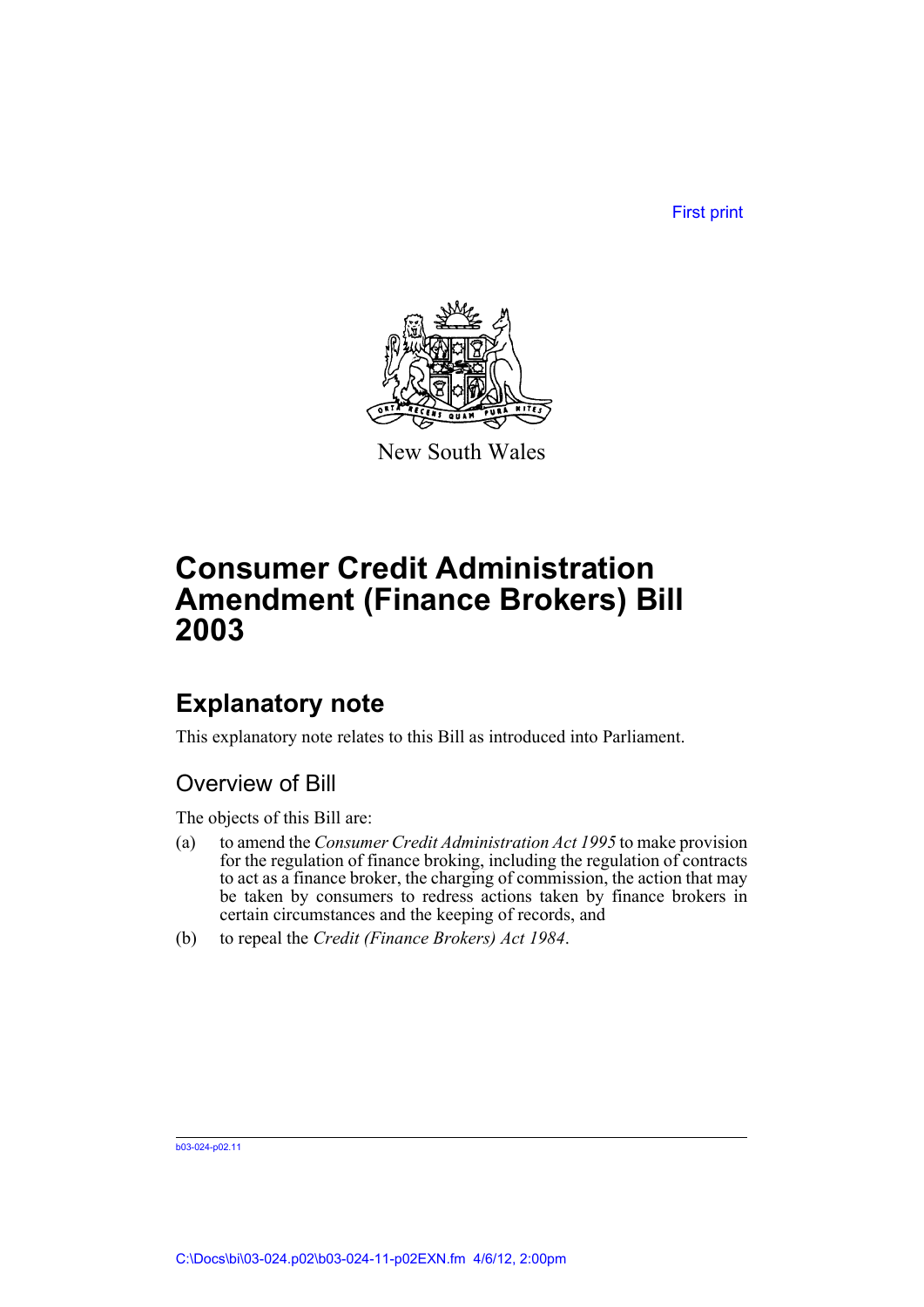Explanatory note

## Outline of provisions

**Clause 1** sets out the name (also called the short title) of the proposed Act.

**Clause 2** provides for the commencement of the proposed Act on a day or days to be appointed by proclamation.

**Clause 3** is a formal provision giving effect to the amendments to the *Consumer Credit Administration Act 1995* set out in Schedule 1.

**Clause 4** is a formal provision giving effect to the consequential amendments to the *Consumer, Trader and Tenancy Tribunal Act 2001* set out in Schedule 2.

**Clause 5** repeals the *Credit (Finance Brokers) Act 1984*.

## **Schedule 1 Amendment of Consumer Credit Administration Act 1995**

#### **New definitions**

**Schedule 1 [1]** inserts several definitions.

The definition of *client* makes it clear that the client of a finance broker is the person on behalf of whom consumer credit is to be obtained or is obtained by the finance broker, whether or not the person is to be charged any commission in relation to the finance broking.

The definition of *commission* covers any fee, charge, reward or other remuneration, however characterised, whether monetary or otherwise, chargeable for or with respect to finance broking, if the remuneration is paid or payable by the client and retained by the finance broker. The definition specifically includes any remuneration characterised as a termination fee.

*Finance broking contract* is defined to mean a contract between a finance broker and a client under which the finance broker agrees to engage in finance broking on behalf of the client.

**Schedule 1 [3]** replaces the definition of *finance broker*.

**Schedule 1 [4]** omits a redundant definition.

**Schedule 1 [5]** explains what is meant by "engages in finance broking", "repayment amount" and "repayment arrangement" and by "securing" consumer credit for a client.

Explanatory note page 2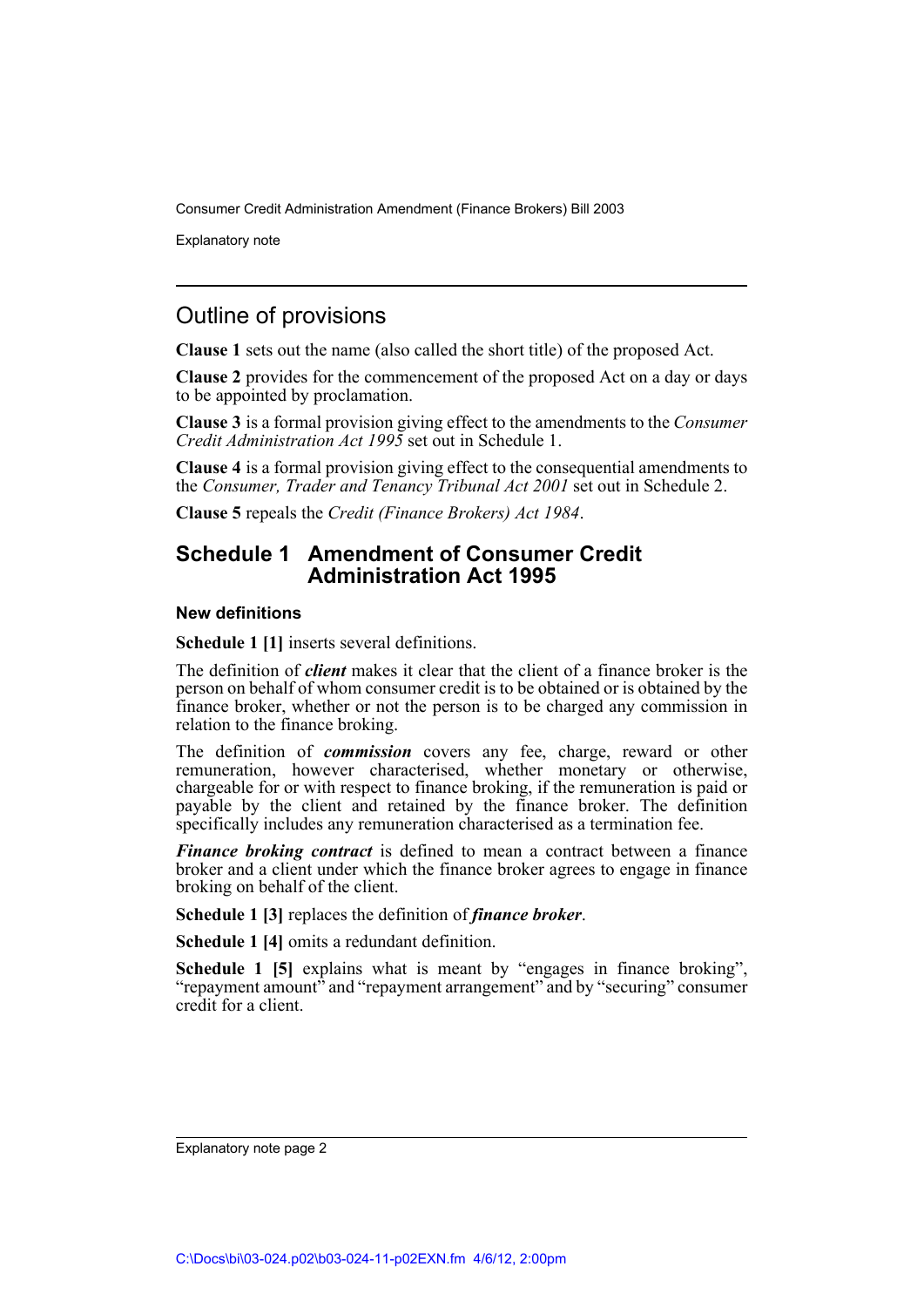Explanatory note

#### **Regulation of finance broking**

**Schedule 1 [6]** inserts a new Part 1A into the Act. Part 1A consists of the following provisions relating to the regulation of finance broking:

Proposed section 4A sets out the object of the proposed Part, which is to provide for the regulation of persons who engage in finance broking to ensure that the clients of finance brokers are given adequate information before entering into a finance broking contract, are protected from unfair practices by finance brokers and have access to a redress mechanism when finance brokers breach the terms of the finance broking contract, engage in unjust conduct or charge excessive commission.

Proposed section 4B provides that the proposed Part applies to a finance broker in so far as the credit to which the business of the finance broker relates is, or includes, credit to be provided under the *Consumer Credit (New South Wales) Code*, but does not apply to a finance broker of a class prescribed by the regulations.

Proposed section 4C requires a broking contract to be in writing and to contain certain matters. The new section provides that a client of a finance broker must be given a copy of the finance broking contract before finance broking commences. The proposed section also prevents a finance broker from demanding, receiving or accepting any commission in respect of engaging in finance broking for a client if the finance broker has failed to comply with the proposed section.

Proposed section 4D prohibits up-front commissions, that is commissions that are payable before the credit is secured.

Proposed section 4E provides that the finance broker must not demand, receive or accept commission if the amount of credit secured is not the same as the amount specified in the contract, if the consumer credit is for a term that is not the same as any term specified in the contract, if the periodic repayments are more than the maximum repayments specified in the contract or if other repayment arrangements are not the same as those set out in the contract or if the consumer credit is at a rate of interest that is more than the maximum rate specified in the contract. The section also provides that the credit must be secured by the date that is specified in the contract. The section allows for a finance broking contract to be varied if the finance broker cannot secure credit on those terms and the client is still prepared to keep the contract on foot.

Proposed section 4F prevents a finance broker from obtaining more commission than that disclosed in the finance broking contract, or any commission that is greater than the amount calculated by the method specified in the contract. If the amount calculated by the method specified in the contract would result in an amount greater than the amount estimated in the contract, the proposed section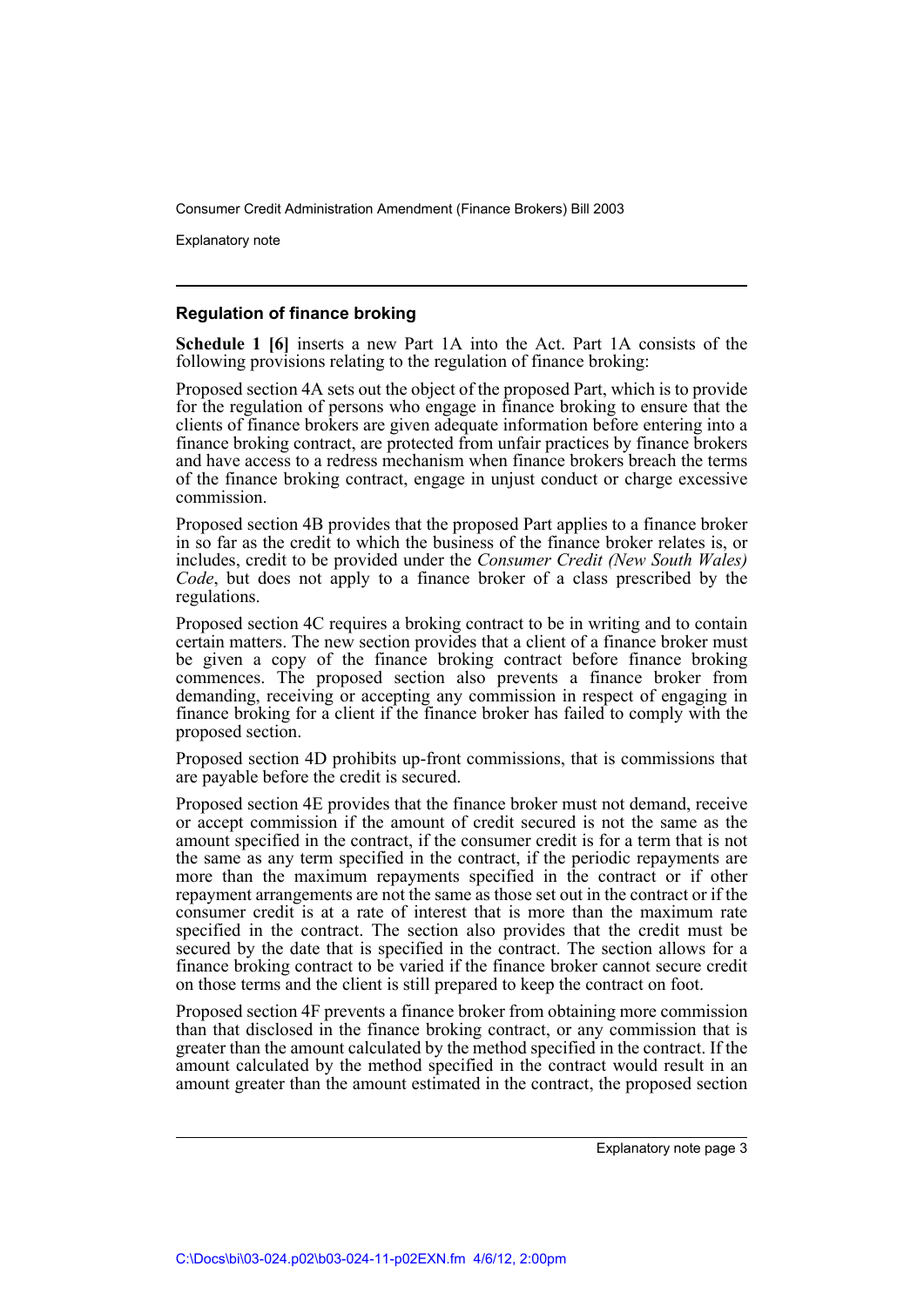Explanatory note

prevents the finance broker from obtaining any commission that is greater than the amount estimated in the contract.

Proposed section 4G allows a finance broker to charge a fee if the client decides not to enter into a credit contract that the finance broker has secured in specified circumstances.

Proposed section 4H requires a finance broker to keep certain records.

Proposed section 4I provides that any valuation fee, credit application fee or credit establishment fee payable in relation to a finance broking contract should be paid directly to the valuer or credit provider and should not be paid to the finance broker. The section also provides that a finance broker may accept a valuation fee, credit application fee or credit establishment fee in certain circumstances.

Proposed section 4J provides for consumer access to the Consumer, Trader and Tenancy Tribunal if a finance broker breaches the finance broking contract, engages in unjust conduct or charges excessive commission.

Proposed section 4K provides for courts to make certain orders if they consider that a finance broker has breached the finance broking contract, has engaged in unjust conduct or charged excessive commission.

Proposed section 4L provides that in any proceedings for an offence arising under the Act, the court may, if it finds the finance broker guilty of the offence and whether or not it proceeds to conviction, order the finance broker to refund any amount received or accepted by the finance broker in contravention of the Act and interest on that amount.

#### **Other amendments**

**Schedule 1 [2]** is consequential on the repeal of the *Credit (Finance Brokers) Act 1984*.

**Schedule 1 [7]** corrects an error in a heading.

**Schedule 1 [8]** provides for the making of savings and transitional regulations.

**Schedule 1 [9]** makes savings and transitional provisions.

### **Schedule 2 Amendment of Consumer, Trader and Tenancy Tribunal Act 2001**

**Schedule 2** omits references to the repealed Act.

Explanatory note page 4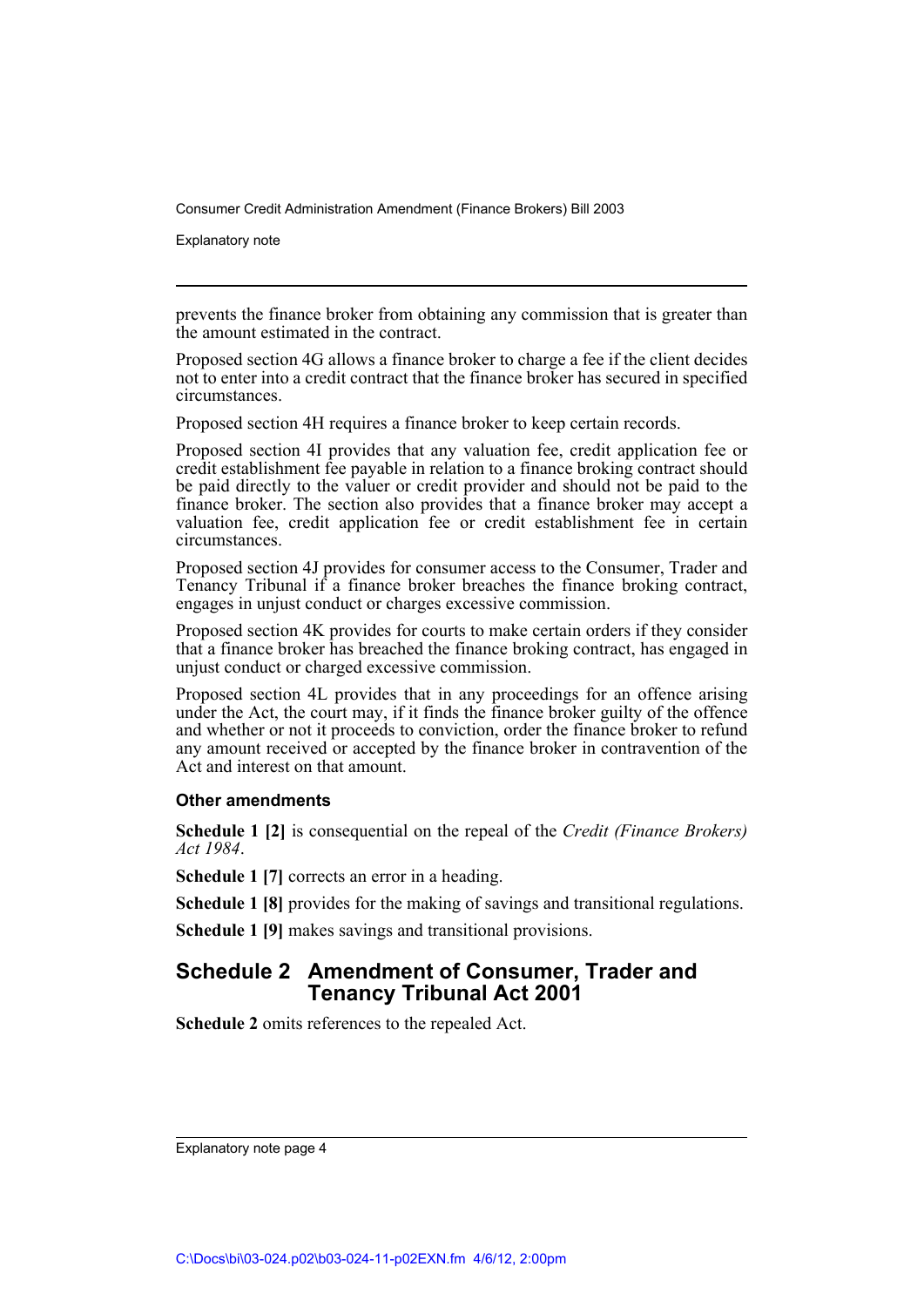First print



New South Wales

# **Consumer Credit Administration Amendment (Finance Brokers) Bill 2003**

## **Contents**

|                  |   |                                                                                                            | Page                  |
|------------------|---|------------------------------------------------------------------------------------------------------------|-----------------------|
|                  |   | Name of Act                                                                                                | 2                     |
|                  |   | Commencement                                                                                               | 2                     |
|                  | 3 | Amendment of Consumer Credit Administration Act 1995<br>No 69                                              | 2                     |
|                  | 4 | Amendment of Consumer, Trader and Tenancy Tribunal<br>Act 2001 No 82                                       | $\mathbf{2}^{\prime}$ |
|                  | 5 | Repeal of Credit (Finance Brokers) Act 1984 No 96                                                          | 2                     |
| <b>Schedules</b> |   |                                                                                                            |                       |
|                  | 2 | Amendment of Consumer Credit Administration Act 1995<br>Amendment of Consumer, Trader and Tenancy Tribunal | 3                     |
|                  |   | Act 2001                                                                                                   | 15                    |

b03-024-p02.11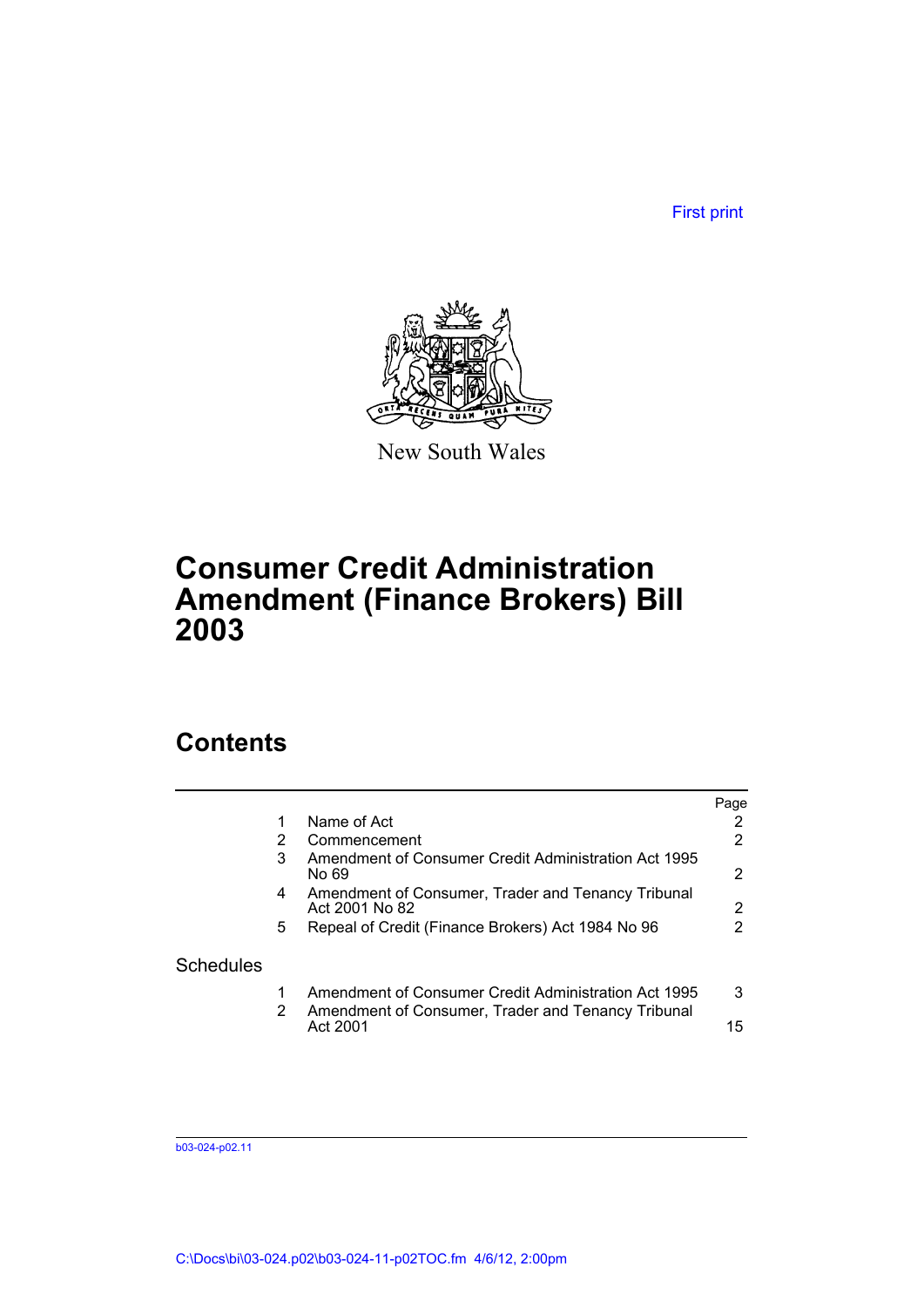Contents

Page

Contents page 2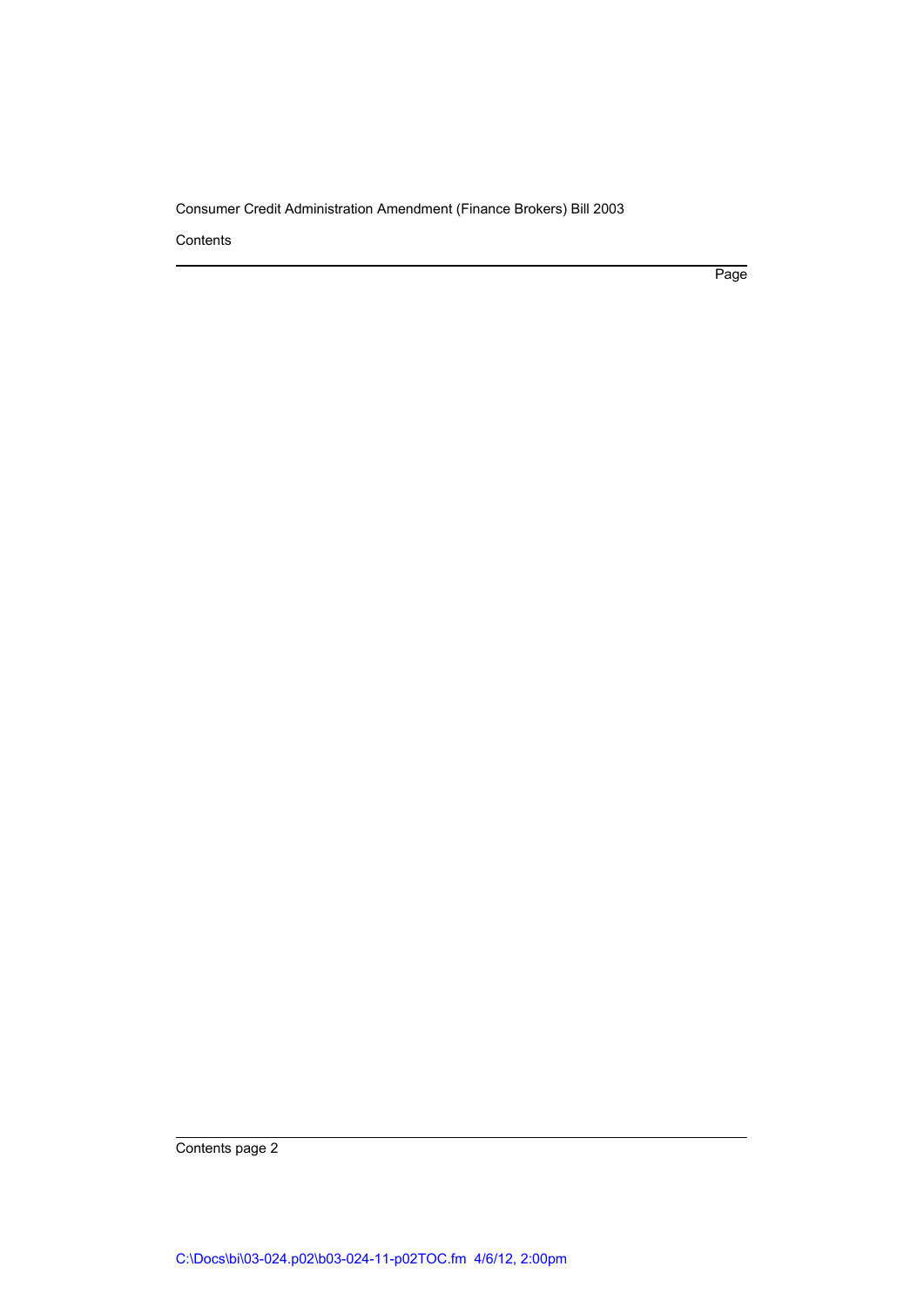

New South Wales

# **Consumer Credit Administration Amendment (Finance Brokers) Bill 2003**

No , 2003

## **A Bill for**

An Act to amend the *Consumer Credit Administration Act 1995* to make further provision with respect to the regulation of finance broking; to repeal the *Credit (Finance Brokers) Act 1984*; and for other purposes.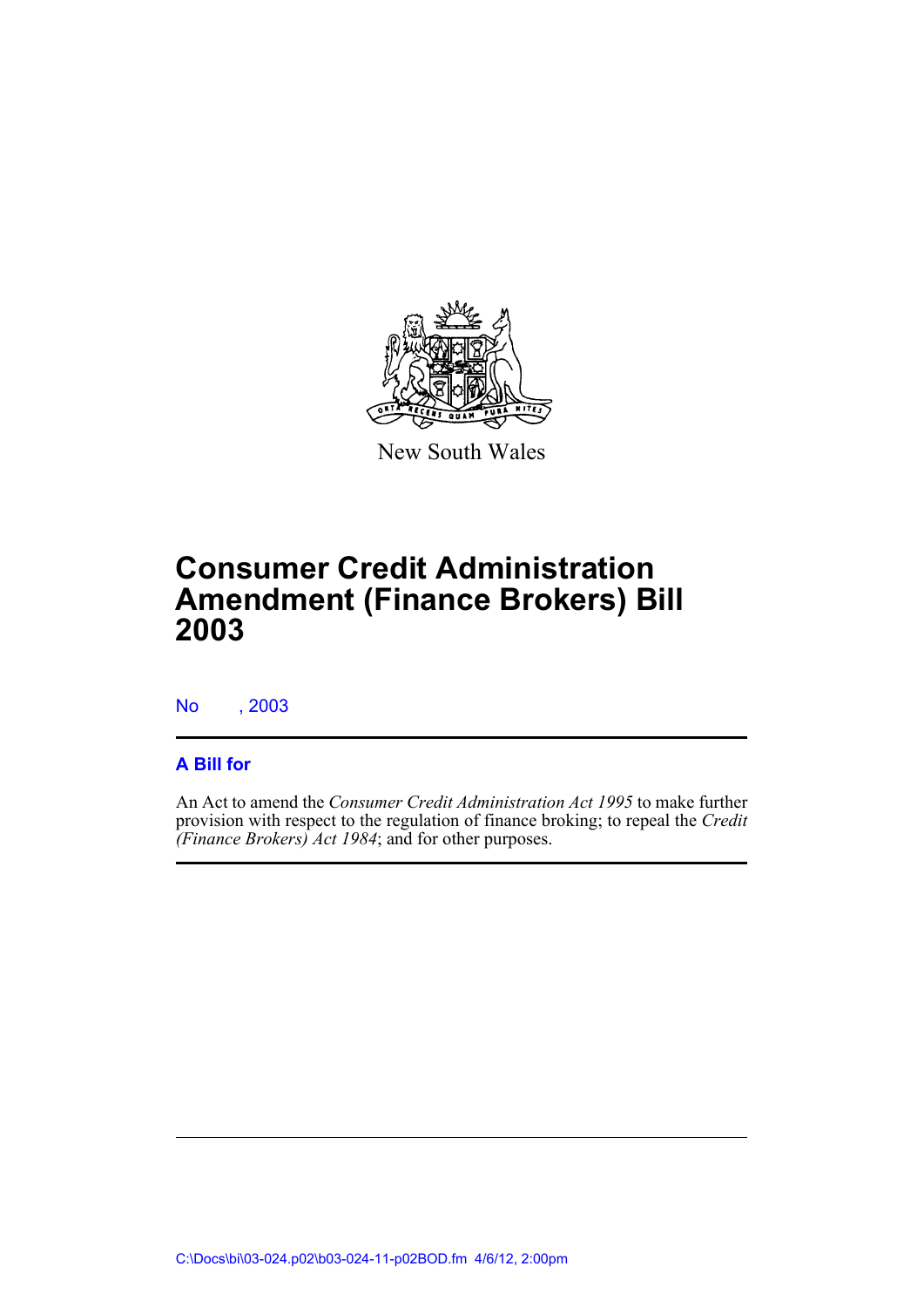<span id="page-7-4"></span><span id="page-7-3"></span><span id="page-7-2"></span><span id="page-7-1"></span><span id="page-7-0"></span>

|             | The Legislature of New South Wales enacts:                                                     | 1                              |
|-------------|------------------------------------------------------------------------------------------------|--------------------------------|
| 1           | <b>Name of Act</b>                                                                             | $\overline{2}$                 |
|             | This Act is the <i>Consumer Credit Administration Amendment</i><br>(Finance Brokers) Act 2003. | $\mathbf{3}$<br>$\overline{4}$ |
| $\mathbf 2$ | <b>Commencement</b>                                                                            | 5                              |
|             | This Act commences on a day or days to be appointed by<br>proclamation.                        | 6<br>$\overline{7}$            |
| 3           | Amendment of Consumer Credit Administration Act 1995 No 69                                     | 8                              |
|             | The <i>Consumer Credit Administration Act 1995</i> is amended as set<br>out in Schedule 1.     | 9<br>10                        |
| 4           | <b>Amendment of Consumer, Trader and Tenancy Tribunal Act 2001</b><br><b>No 82</b>             | 11<br>12                       |
|             | The Consumer, Trader and Tenancy Tribunal Act 2001 is amended<br>as set out in Schedule 2.     | 13<br>14                       |
| 5           | Repeal of Credit (Finance Brokers) Act 1984 No 96                                              | 15                             |
|             | The Credit (Finance Brokers) Act 1984 is repealed.                                             | 16                             |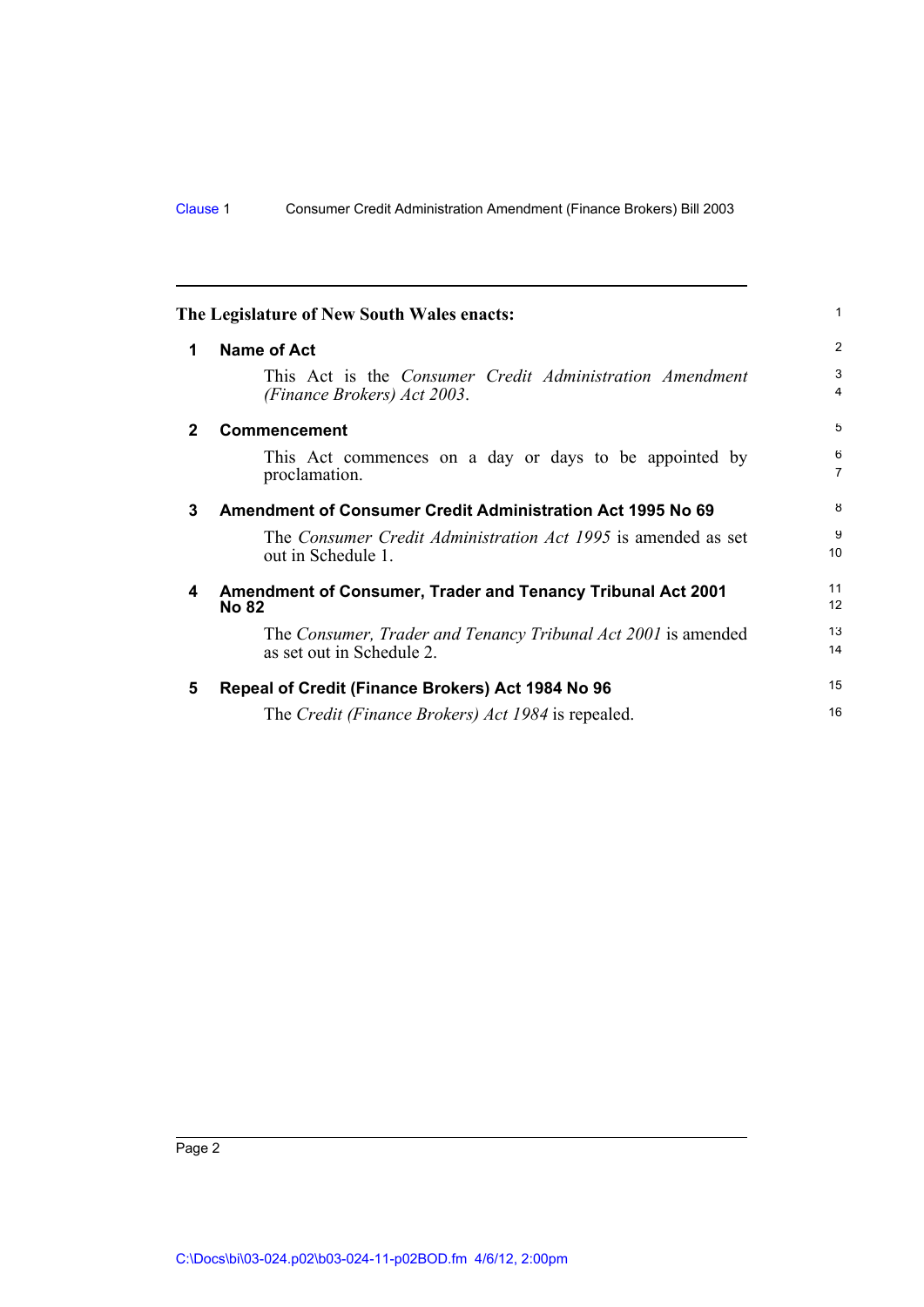Amendment of Consumer Credit Administration Act 1995 Schedule 1

(Section 3)

32

## <span id="page-8-0"></span>**Schedule 1 Amendment of Consumer Credit Administration Act 1995**

#### **[1] Section 3 Definitions**

Insert in alphabetical order in section 3 (1):

*client* of a finance broker is the person on behalf of whom consumer credit is to be obtained or is obtained (whether or not for commission) by the finance broker.

*commission* includes any fee, charge, reward or other remuneration (whether or not monetary and whether characterised as a termination fee or otherwise) that is:

- (a) paid or payable by the client of a finance broker for or in respect of finance broking engaged in by the finance broker on behalf of the client, and
- (b) retained by the finance broker.

*credit application fee* or *credit establishment fee* means a fee charged by a credit provider, or a person or body authorised to act on behalf of a credit provider, for determining an application for consumer credit or the initial administrative costs of providing consumer credit, or both.

*engages in finance broking*—see subsection (3).

*finance broking contract* means a contract between a finance broker and a client under which the finance broker agrees to engage in finance broking on behalf of the client.

*repayment amount* or *repayment arrangement*—see subsection (4). *secured*—see subsection (5).

*valuation fee* means a fee for a valuation obtained in respect of any security to be offered for a contract for consumer credit.

#### **[2] Section 3 (1), definition of "consumer credit legislation"** 31

Omit paragraph (d).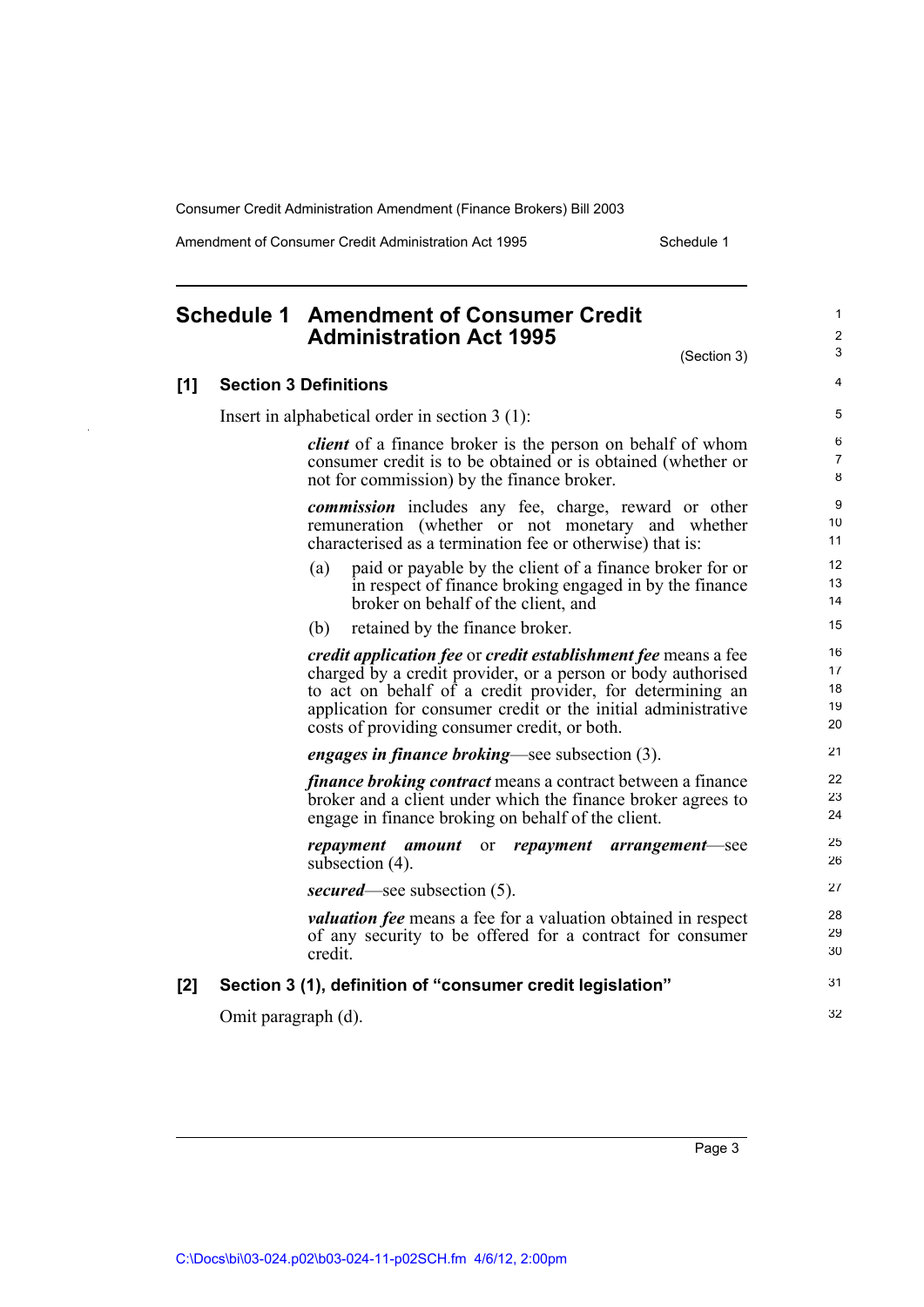| [3] | Section 3 (1), definition of "finance broker" |                                                                                                                                                                                                                                                                                                                                                                                                                                                                                                 |                                                            |  |  |
|-----|-----------------------------------------------|-------------------------------------------------------------------------------------------------------------------------------------------------------------------------------------------------------------------------------------------------------------------------------------------------------------------------------------------------------------------------------------------------------------------------------------------------------------------------------------------------|------------------------------------------------------------|--|--|
|     | Omit the definition. Insert instead:          |                                                                                                                                                                                                                                                                                                                                                                                                                                                                                                 |                                                            |  |  |
|     |                                               | <i>finance broker</i> means a person who engages in finance<br>broking.                                                                                                                                                                                                                                                                                                                                                                                                                         | 3<br>$\overline{4}$                                        |  |  |
| [4] |                                               | Section 3 (1), definition of "finance broking"                                                                                                                                                                                                                                                                                                                                                                                                                                                  | 5                                                          |  |  |
|     | Omit the definition.                          |                                                                                                                                                                                                                                                                                                                                                                                                                                                                                                 | 6                                                          |  |  |
| [5] |                                               | Section 3 (3), (4) and (5)                                                                                                                                                                                                                                                                                                                                                                                                                                                                      | $\overline{7}$                                             |  |  |
|     |                                               | Insert after section $3(2)$ :                                                                                                                                                                                                                                                                                                                                                                                                                                                                   | 8                                                          |  |  |
|     | (3)                                           | For the purposes of this Act, a person <i>engages in finance</i><br><i>broking</i> if the person ("the intermediary") acts, or purports to<br>act, as an intermediary to negotiate and obtain consumer<br>credit for a person (other than the intermediary's employer, or<br>a principal who is not a client of the intermediary) in return for<br>a commission or financial benefit, whether payable to the<br>intermediary by the person, the credit provider or any other<br>person or body. | $\boldsymbol{9}$<br>10<br>11<br>12<br>13<br>14<br>15<br>16 |  |  |
|     | (4)                                           | In this Act, a reference to a <i>repayment amount</i> or <i>repayment</i><br><i>arrangement</i> , in relation to consumer credit, is a reference to<br>a repayment amount or repayment arrangement that includes<br>all amounts payable under the contract for the consumer<br>credit (including any credit application fee or credit<br>establishment fee payable in connection with the consumer<br>credit).                                                                                  | 17<br>18<br>19<br>20<br>21<br>22<br>23                     |  |  |
|     | (5)                                           | For the purposes of this Act, consumer credit is <b>secured</b> for a<br>client when the credit provider has made a final determination<br>regarding the credit application and is prepared to provide the<br>client with the consumer credit sought.                                                                                                                                                                                                                                           | 24<br>25<br>26<br>27                                       |  |  |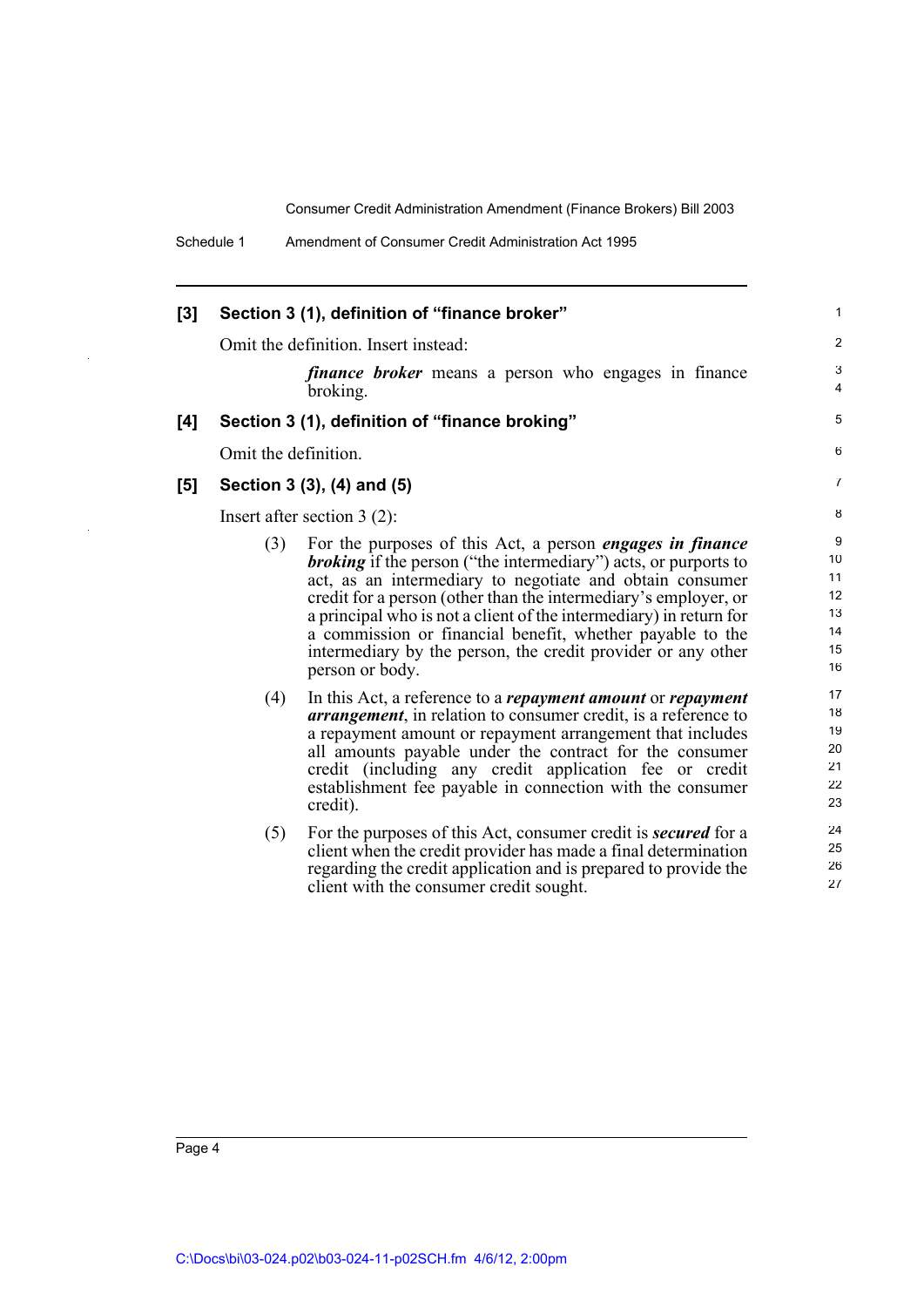Amendment of Consumer Credit Administration Act 1995 Schedule 1

| [6] | Part 1A                 |                   |                       |                                                                                                                                                                                                                                                                                            | $\mathbf{1}$               |
|-----|-------------------------|-------------------|-----------------------|--------------------------------------------------------------------------------------------------------------------------------------------------------------------------------------------------------------------------------------------------------------------------------------------|----------------------------|
|     | Insert after section 4: |                   |                       |                                                                                                                                                                                                                                                                                            |                            |
|     |                         | Part 1A           |                       | <b>Regulation of finance broking</b>                                                                                                                                                                                                                                                       | 3                          |
|     |                         | <b>Division 1</b> |                       | <b>Preliminary</b>                                                                                                                                                                                                                                                                         | 4                          |
|     | <b>4A</b>               |                   | <b>Object of Part</b> |                                                                                                                                                                                                                                                                                            | 5                          |
|     |                         |                   |                       | The object of this Part is to provide for the regulation of<br>persons who engage in finance broking so as to ensure that the<br>clients of finance brokers:                                                                                                                               | 6<br>7<br>8                |
|     |                         |                   | (a)                   | are given adequate information before entering into<br>finance broking contracts, and                                                                                                                                                                                                      | 9<br>10                    |
|     |                         |                   | (b)                   | are protected from unfair practices engaged in by<br>finance brokers, and                                                                                                                                                                                                                  | 11<br>12                   |
|     |                         |                   | (c)                   | have access to a redress mechanism when finance<br>brokers breach the terms of the finance broking<br>contract, engage in unjust conduct or charge excessive<br>commission.                                                                                                                | 13<br>14<br>15<br>16       |
|     | 4B                      |                   |                       | <b>Application of Part</b>                                                                                                                                                                                                                                                                 | 17                         |
|     |                         | (1)               |                       | This Part applies to and in respect of a finance broker only in<br>so far as consumer credit to which the business of the finance<br>broker relates is, or includes, credit to be provided under a<br>credit contract within the meaning of the Consumer Credit<br>(New South Wales) Code. | 18<br>19<br>20<br>21<br>22 |
|     |                         | (2)               |                       | This Part does not apply to or in respect of a finance broker of<br>a class prescribed by the regulations.                                                                                                                                                                                 | 23<br>24                   |
|     |                         | <b>Division 2</b> |                       | <b>Finance broking contracts</b>                                                                                                                                                                                                                                                           | 25                         |
|     | 4C                      | to client         |                       | Finance broking contract must be in writing and must be given                                                                                                                                                                                                                              | 26<br>27                   |
|     |                         | (1)               | (a)                   | A finance broker must not engage in finance broking on<br>behalf of a particular client unless:<br>the finance broker has first entered into a written<br>finance broking contract with the client, and                                                                                    | 28<br>29<br>30<br>31       |
|     |                         |                   | (b)                   | that contract has been signed by the client, and                                                                                                                                                                                                                                           | 32                         |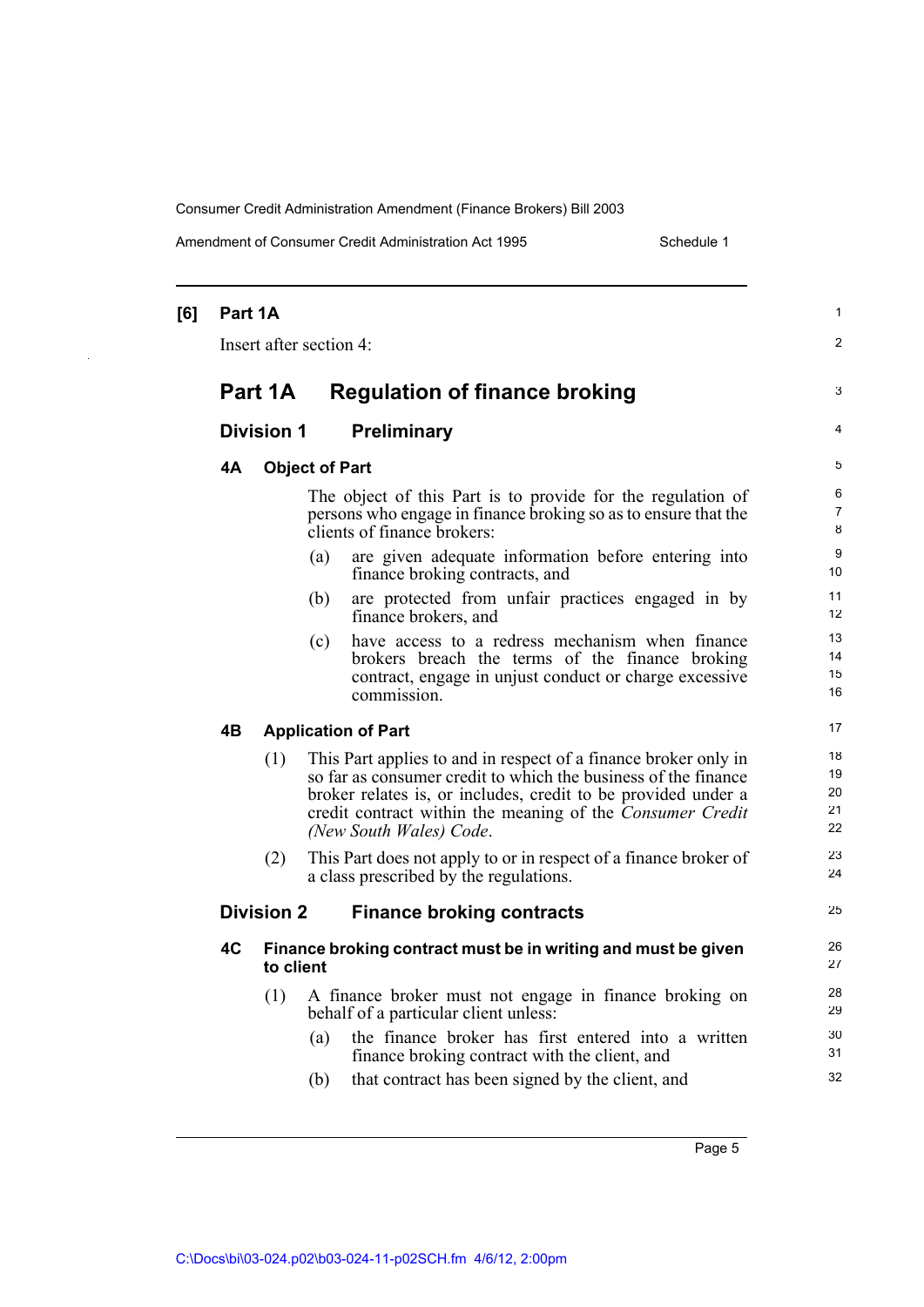|     | (c)                                          | the contract contains the matters required by subsection<br>$(3)$ , and                                                                                                                                                                                                                         | 1<br>$\overline{c}$              |  |  |  |  |
|-----|----------------------------------------------|-------------------------------------------------------------------------------------------------------------------------------------------------------------------------------------------------------------------------------------------------------------------------------------------------|----------------------------------|--|--|--|--|
|     | (d)                                          | a copy of the contract has been given to the client.                                                                                                                                                                                                                                            | 3                                |  |  |  |  |
|     |                                              | Maximum penalty: 50 penalty units.                                                                                                                                                                                                                                                              | 4                                |  |  |  |  |
| (2) |                                              | Subsection (1) applies to finance broking on behalf of a client<br>whether or not the client is under any obligation to pay<br>commission under the finance broking contract.                                                                                                                   |                                  |  |  |  |  |
| (3) | The matters required by this subsection are: |                                                                                                                                                                                                                                                                                                 |                                  |  |  |  |  |
|     | (a)                                          | particulars of the amount of consumer credit to be<br>obtained or, if the amount is not ascertainable, the<br>maximum amount of consumer credit, or the credit<br>limit, to be obtained, and                                                                                                    | 9<br>10<br>11<br>12              |  |  |  |  |
|     | (b)                                          | if the consumer credit is to be for a fixed term—the<br>term of the consumer credit desired by the client, and                                                                                                                                                                                  | 13<br>14                         |  |  |  |  |
|     | (c)                                          | if the consumer credit is intended to be repaid by<br>repayments at regular intervals—the intervals at which<br>the client is prepared to make repayments and the<br>maximum amount of each periodic repayment that the<br>client is prepared to make in respect of the consumer<br>credit, and | 15<br>16<br>17<br>18<br>19<br>20 |  |  |  |  |
|     | (d)                                          | if the consumer credit is not intended to be repaid at<br>regular intervals—the repayment arrangements that are<br>acceptable to the client, and                                                                                                                                                | 21<br>22<br>23                   |  |  |  |  |
|     | (e)                                          | the maximum interest rate that the client is prepared to<br>pay, and                                                                                                                                                                                                                            | 24<br>25                         |  |  |  |  |
|     | (f)                                          | the date by which the finance broker is to have secured<br>the consumer credit for the client, and                                                                                                                                                                                              | 26<br>27                         |  |  |  |  |
|     | (g)                                          | a statement, in the form prescribed by the regulations,<br>that the finance broker's recommendations will be<br>drawn from a range of potential lenders that does not<br>necessarily include all lenders who offer consumer<br>credit of the nature of the consumer credit sought, and          | 28<br>29<br>30<br>31<br>32       |  |  |  |  |
|     | (h)                                          | the name and address of the finance broker, and                                                                                                                                                                                                                                                 | 33                               |  |  |  |  |
|     | (i)                                          | if the finance broker is a company—the Australian<br>Company Number (ACN) of the company, and                                                                                                                                                                                                   | 34<br>35                         |  |  |  |  |
|     | (i)                                          | if the finance broker trades under a business name—the<br>name and address of the principals of the relevant<br>business, and                                                                                                                                                                   | 36<br>37<br>38                   |  |  |  |  |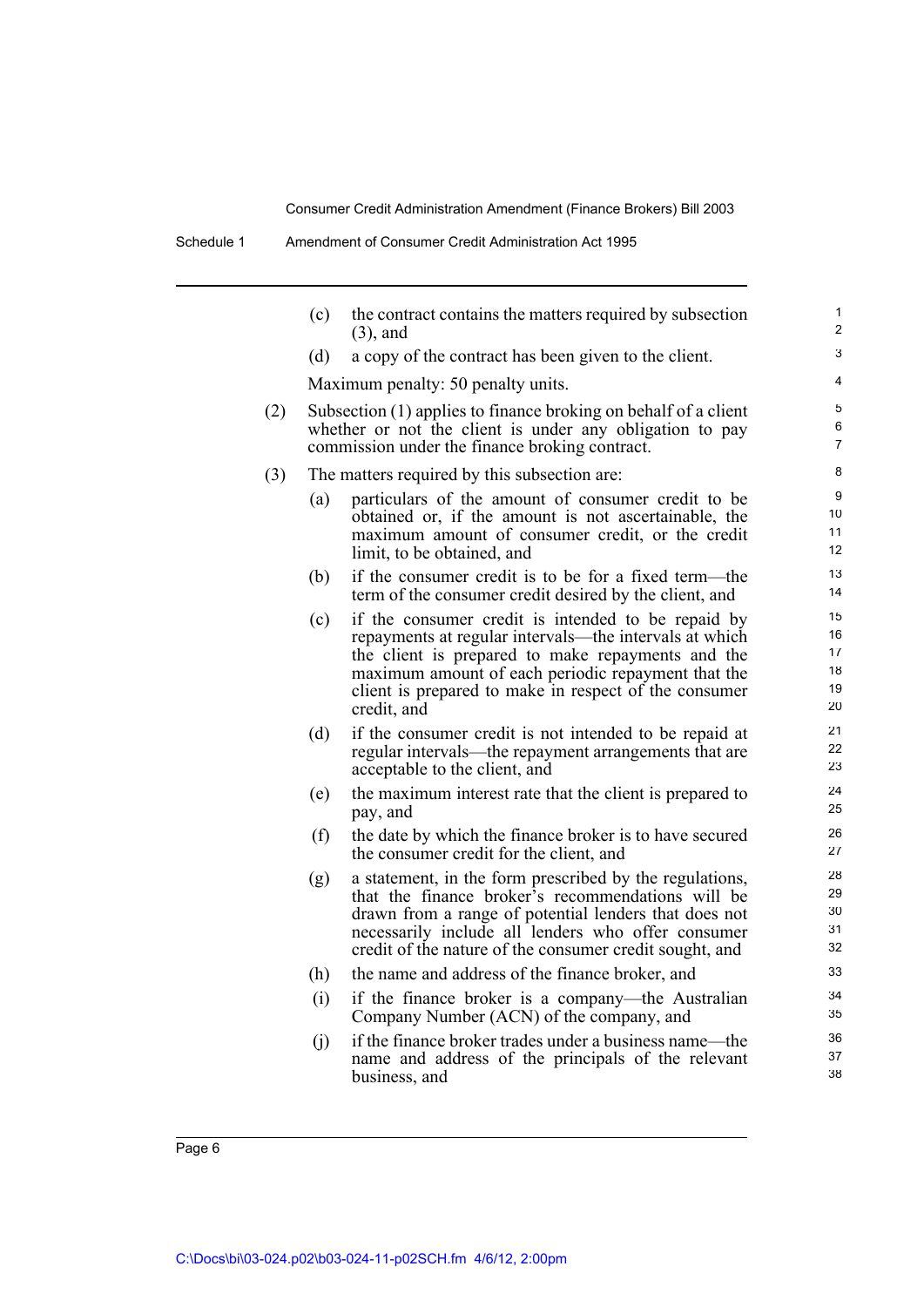Amendment of Consumer Credit Administration Act 1995 Schedule 1

|    |                   | (k) | the amount of commission (if any is payable) payable<br>by that client or, if the exact amount of commission is<br>not known, the method of calculating the commission<br>and an estimate of the amount that will be payable if<br>consumer credit is provided on the terms set out in the<br>finance broking contract, and                                                            | 1<br>$\overline{2}$<br>3<br>4<br>5<br>6 |
|----|-------------------|-----|----------------------------------------------------------------------------------------------------------------------------------------------------------------------------------------------------------------------------------------------------------------------------------------------------------------------------------------------------------------------------------------|-----------------------------------------|
|    |                   | (1) | when and how any such commission will be payable,<br>and                                                                                                                                                                                                                                                                                                                               | $\overline{7}$<br>8                     |
|    |                   | (m) | if a financial or other benefit will be received from a<br>person other than the client by the finance broker if<br>consumer credit is ultimately provided to the client—a<br>statement, in the terms prescribed by the regulations, as<br>to the fact that the finance broker will receive a<br>financial or other benefit and as to any other matters<br>that may be prescribed, and | 9<br>10<br>11<br>12<br>13<br>14<br>15   |
|    |                   | (n) | any other matter that may be prescribed by the<br>regulations.                                                                                                                                                                                                                                                                                                                         | 16<br>17                                |
|    | (4)               |     | A finance broker must not demand, receive or accept any<br>commission in respect of finance broking engaged in on<br>behalf of a client if the finance broker has failed to comply<br>with this section in relation to that finance broking.                                                                                                                                           | 18<br>19<br>20<br>21                    |
|    |                   |     | Maximum penalty: 50 penalty units.                                                                                                                                                                                                                                                                                                                                                     | 22                                      |
|    | <b>Division 3</b> |     | <b>Commission</b>                                                                                                                                                                                                                                                                                                                                                                      | 23                                      |
| 4D |                   |     | <b>Up-front commission prohibited</b>                                                                                                                                                                                                                                                                                                                                                  | 24                                      |
|    |                   |     | A finance broker must not demand, receive or accept any<br>commission from a client before securing the consumer credit<br>in respect of which the commission is payable.                                                                                                                                                                                                              | 25<br>26<br>27                          |
|    |                   |     | Maximum penalty: 50 penalty units.                                                                                                                                                                                                                                                                                                                                                     | 28                                      |
| 4E |                   |     | Payment of commission depends on terms of consumer credit<br>being the same as those agreed to                                                                                                                                                                                                                                                                                         | 29<br>30                                |
|    | (1)               |     | A finance broker must not demand, receive or accept any<br>commission from a client in respect of finance broking<br>engaged in on behalf of a client if:                                                                                                                                                                                                                              | 31<br>32<br>33                          |
|    |                   | (a) | the amount of consumer credit secured is not the same<br>as the amount specified in the written finance broking<br>contract, or                                                                                                                                                                                                                                                        | 34<br>35<br>36                          |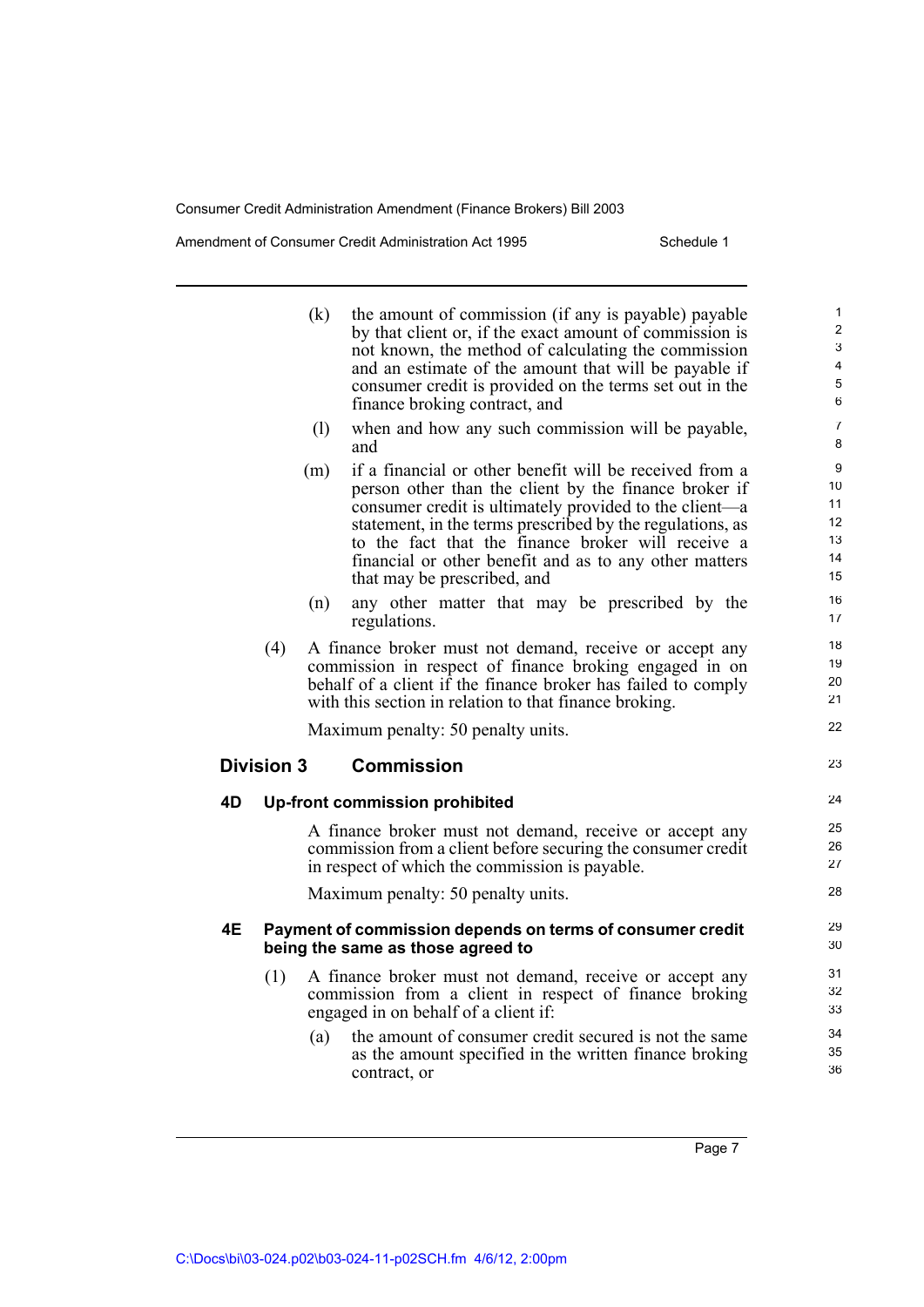|    |     | (b) | in the case of consumer credit intended to be for a fixed<br>term—the consumer credit secured is for a term that is<br>not the same as the term specified in the contract, or                                                                                          | 1<br>$\overline{c}$<br>3           |
|----|-----|-----|------------------------------------------------------------------------------------------------------------------------------------------------------------------------------------------------------------------------------------------------------------------------|------------------------------------|
|    |     | (c) | in the case of consumer credit intended to be repaid by<br>periodic repayments—the repayment periods are not<br>the same as those specified in the contract or the amount<br>of each periodic repayment is more than the maximum<br>amount set out in the contract, or | 4<br>5<br>6<br>$\overline{7}$<br>8 |
|    |     | (d) | in the case of consumer credit not intended to be repaid<br>by periodic repayments—the repayment arrangements<br>are not the same as those set out in the contract, or                                                                                                 | 9<br>10<br>11                      |
|    |     | (e) | the consumer credit secured is at a rate of interest that<br>is more than the maximum rate specified in the contract,<br><sub>or</sub>                                                                                                                                 | 12<br>13<br>14                     |
|    |     | (f) | the consumer credit is not secured by the date that is set<br>out in the contract.                                                                                                                                                                                     | 15<br>16                           |
|    |     |     | Maximum penalty: 50 penalty units.                                                                                                                                                                                                                                     | 17                                 |
|    | (2) |     | In this section, a reference to a finance broking contract<br>includes a reference to a contract that has been varied in<br>writing and signed by both the finance broker and the client.                                                                              | 18<br>19<br>20                     |
| 4F |     |     | Commission must not be greater than that disclosed or<br>estimated in contract                                                                                                                                                                                         | 21<br>22                           |
|    |     |     | A finance broker must not demand, receive or accept from a<br>client in respect of consumer credit obtained pursuant to a<br>finance broking contract with the client:                                                                                                 | 23<br>24<br>25                     |
|    |     | (a) | if an amount of commission is specified in the finance<br>broking contract—any commission that is greater than<br>the amount so specified, or                                                                                                                          | 26<br>27<br>28                     |
|    |     | (b) | if the exact amount of commission is not specified in<br>the finance broking contract:                                                                                                                                                                                 | 29<br>30                           |
|    |     |     | (i)<br>any commission that is greater than the amount<br>calculated by the method specified in the<br>contract, or                                                                                                                                                     | 31<br>32<br>33                     |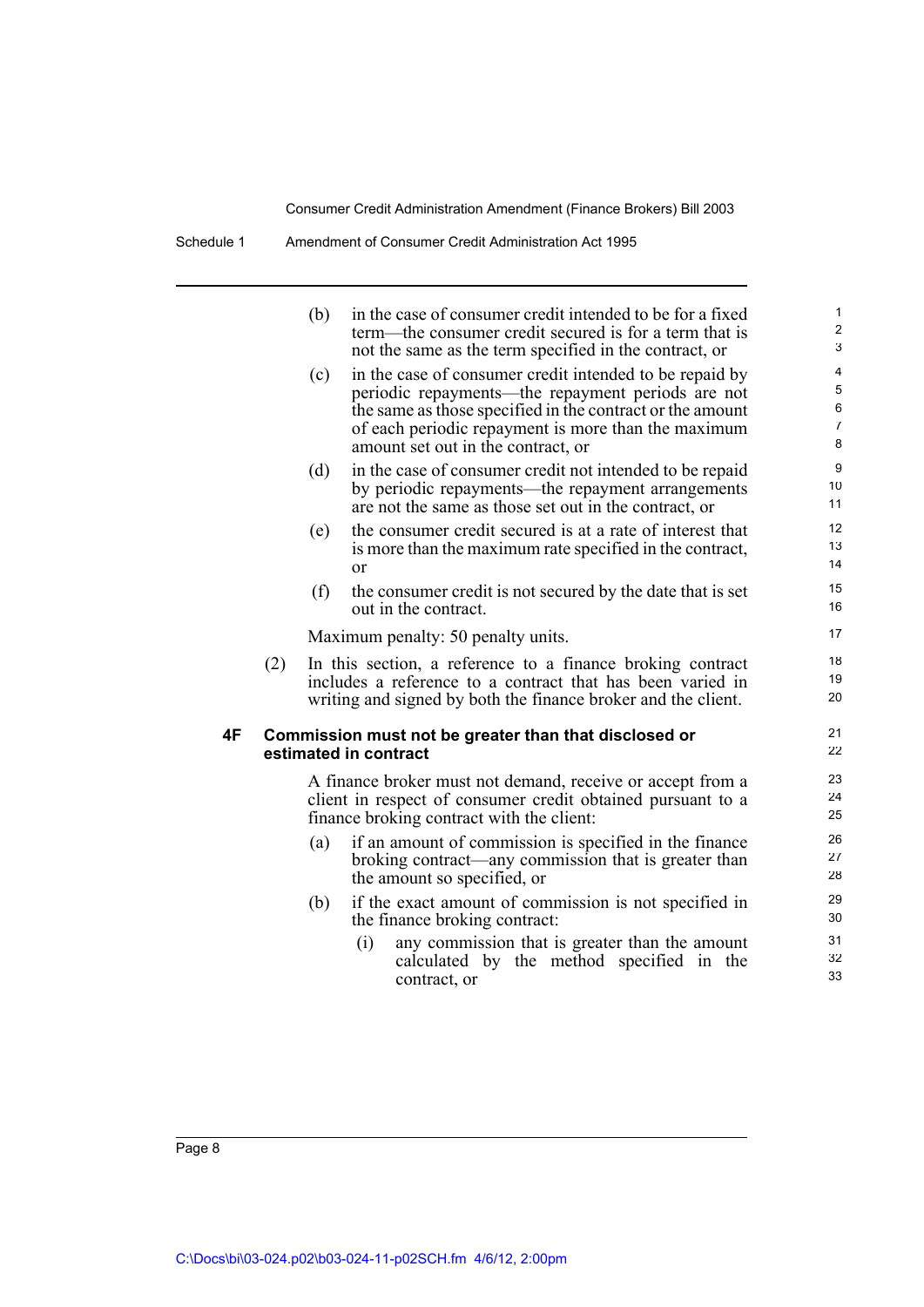Amendment of Consumer Credit Administration Act 1995 Schedule 1

(ii) if the amount calculated by the method specified in the contract would result in an amount of commission greater than the amount estimated in the contract, any commission that is greater than the amount estimated in the contract. Maximum penalty: 50 penalty units. **4G Finance broker may charge for costs even if client declines credit** A finance broker must not demand, receive or accept a commission in respect of finance broking engaged in on behalf of a client who has decided not to enter into a credit contract for the consumer credit that the finance broker has secured unless: (a) the consumer credit secured by the finance broker: (i) is of the same amount as that specified in the written finance broking contract with the client, and (ii) is for a term that is the same as any term specified in that contract, and (iii) if the consumer credit is to be repaid in periodic repayments—involves repayment periods that are the same as those specified in the contract and periodic repayments that are no more than the maximum periodic repayment amount specified in the contract, and (iv) if the consumer credit is not to be repaid in periodic repayments—involves repayment arrangements that are the same as those specified in the contract, and (v) is at a rate of interest that is not higher than the rate specified in the contract, and (vi) was secured by the date that is specified in the contract, and (b) the finance broking contract was not validly terminated before the finance broker secured the credit, and (c) the finance broker and the client agreed in the finance broking contract that commission may be demanded, received or accepted if the client decided not to enter 1  $\overline{2}$ 3 4 5 6 7 8 9 10 11 12 13 14 15 16 17 18 19 20 21 22 23 24 25 26 27 28 29 30 31 32 33 34 35 36 37 38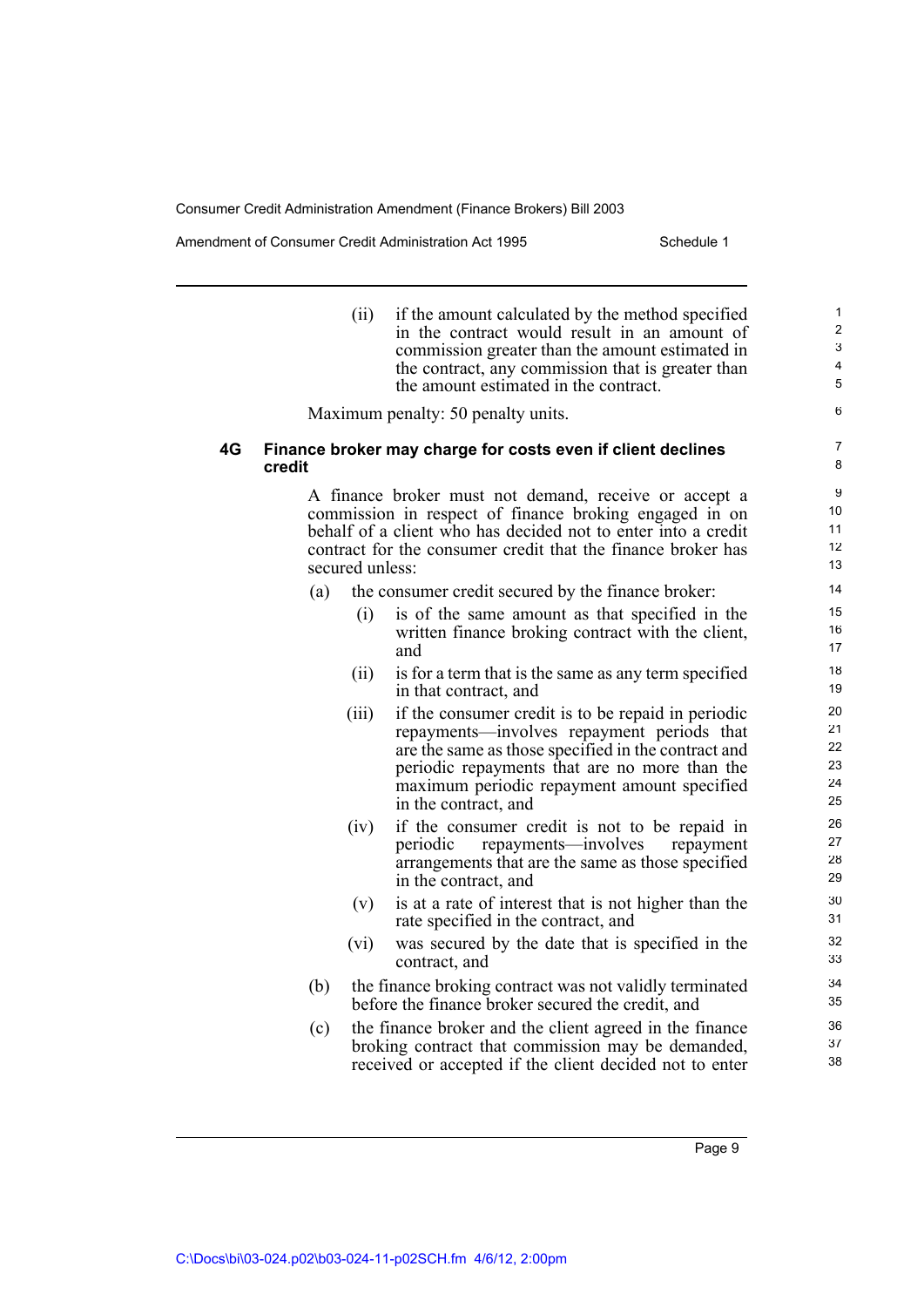Schedule 1 Amendment of Consumer Credit Administration Act 1995

into a credit contract for the consumer credit that the finance broker has secured in the circumstances referred to in paragraphs (a) and (b). Maximum penalty: 50 penalty units. **Division 4 Records and fees 4H Finance broker to keep records** (1) A finance broker must, before or immediately after entering into a transaction in the course of business as a finance broker, make, or cause to be made, a record containing full particulars of that transaction, including a copy of any relevant finance broking contract. (2) A finance broker must preserve a record made under subsection (1) for a period of at least 7 years after the date of the transaction to which the record relates. (3) Any record kept at a place of business of a finance broker is, unless the contrary is proved, to be presumed to have been made by, or with the authority of, the finance broker. Maximum penalty: 50 penalty units. **4I Valuation fees, credit application fees and credit establishment fees** (1) A finance broker must not demand, receive or accept from a client: (a) any valuation fee, or (b) any credit application fee, or (c) any credit establishment fee, except in accordance with this section. Maximum penalty: 50 penalty units. (2) A finance broker receives or accepts a valuation fee, a credit application fee or a credit establishment fee from a client in accordance with this section only if: (a) the fee is in the form of a cheque, money order or transfer made payable to an approved person and the finance broker gives or delivers it to the approved person as soon as practicable after receiving it, or 1  $\overline{2}$ 3 4 5 6 7 8 **9** 10 11 12 13 14 15 16 17 18 19 20 21 22 23 24 25 26 27 28 29 30 31 32 33 34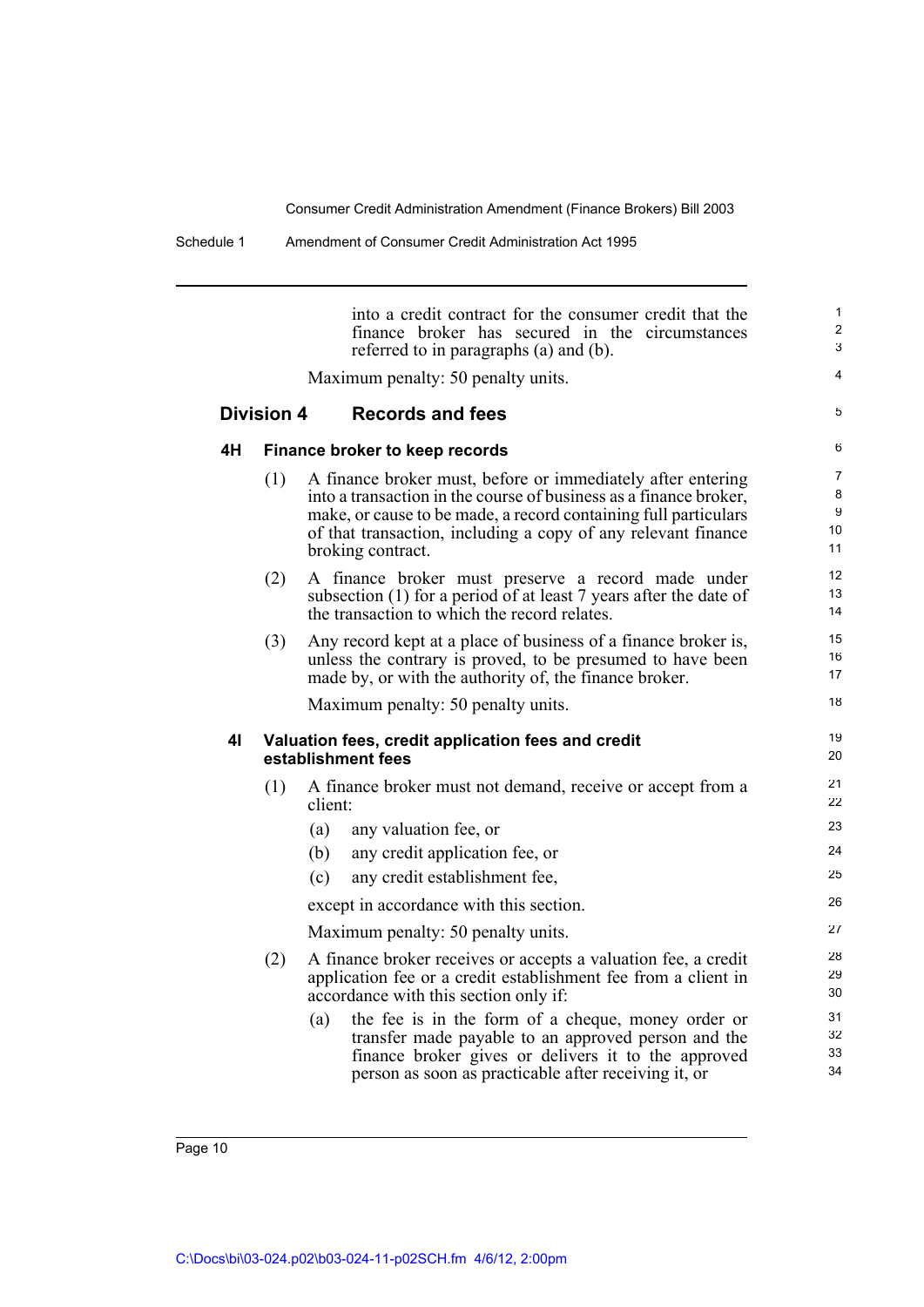Amendment of Consumer Credit Administration Act 1995 Schedule 1

24

|    |                   | (b) | in the case of a valuation fee—the finance broker is<br>authorised by the credit provider to instruct the valuer,<br>or                                                                                                                                                                                                                          |
|----|-------------------|-----|--------------------------------------------------------------------------------------------------------------------------------------------------------------------------------------------------------------------------------------------------------------------------------------------------------------------------------------------------|
|    |                   | (c) | in the case of a credit application fee or credit<br>establishment fee—the finance broker is authorised to<br>act on behalf of the credit provider and will incur the<br>costs of determining the application for consumer credit<br>or the initial administrative costs of providing the<br>credit, or both, or                                 |
|    |                   | (d) | in the case of a credit application fee or credit<br>establishment fee—the finance broker is also the credit<br>provider.                                                                                                                                                                                                                        |
|    | (3)               |     | In this section:                                                                                                                                                                                                                                                                                                                                 |
|    |                   |     | <i>approved person</i> means:                                                                                                                                                                                                                                                                                                                    |
|    |                   | (a) | in relation to a valuation fee—the valuer, the credit<br>provider or a person or body authorised by the credit<br>provider to instruct the valuer, or                                                                                                                                                                                            |
|    |                   | (b) | in relation to a credit application fee or a credit<br>establishment fee—the credit provider or a person or<br>body who is authorised to act on behalf of the credit<br>provider and who will incur the costs of determining the<br>application for consumer credit, or the<br>initial<br>administrative costs of providing the credit, or both. |
|    | <b>Division 5</b> |     | <b>Consumer action</b>                                                                                                                                                                                                                                                                                                                           |
| 4J |                   |     | Consumer action where contract breached, unjust conduct or<br>excessive commission                                                                                                                                                                                                                                                               |
|    | (1)               |     | The client of a finance broker under a finance broking<br>contract may apply to the Tribunal for an order that the<br>finance broker:                                                                                                                                                                                                            |
|    |                   | (a) | has not complied with the contract, or                                                                                                                                                                                                                                                                                                           |
|    |                   | (b) | has engaged in, or is engaging in, unjust conduct in<br>finance broking in relation to that contract, or                                                                                                                                                                                                                                         |
|    |                   | (c) | has charged an excessive commission in relation to that<br>contract.                                                                                                                                                                                                                                                                             |
|    | (2)               |     | The Tribunal may, if it considers that the finance broker has<br>not complied with the contract, has engaged in unjust conduct<br>or has charged an excessive commission:                                                                                                                                                                        |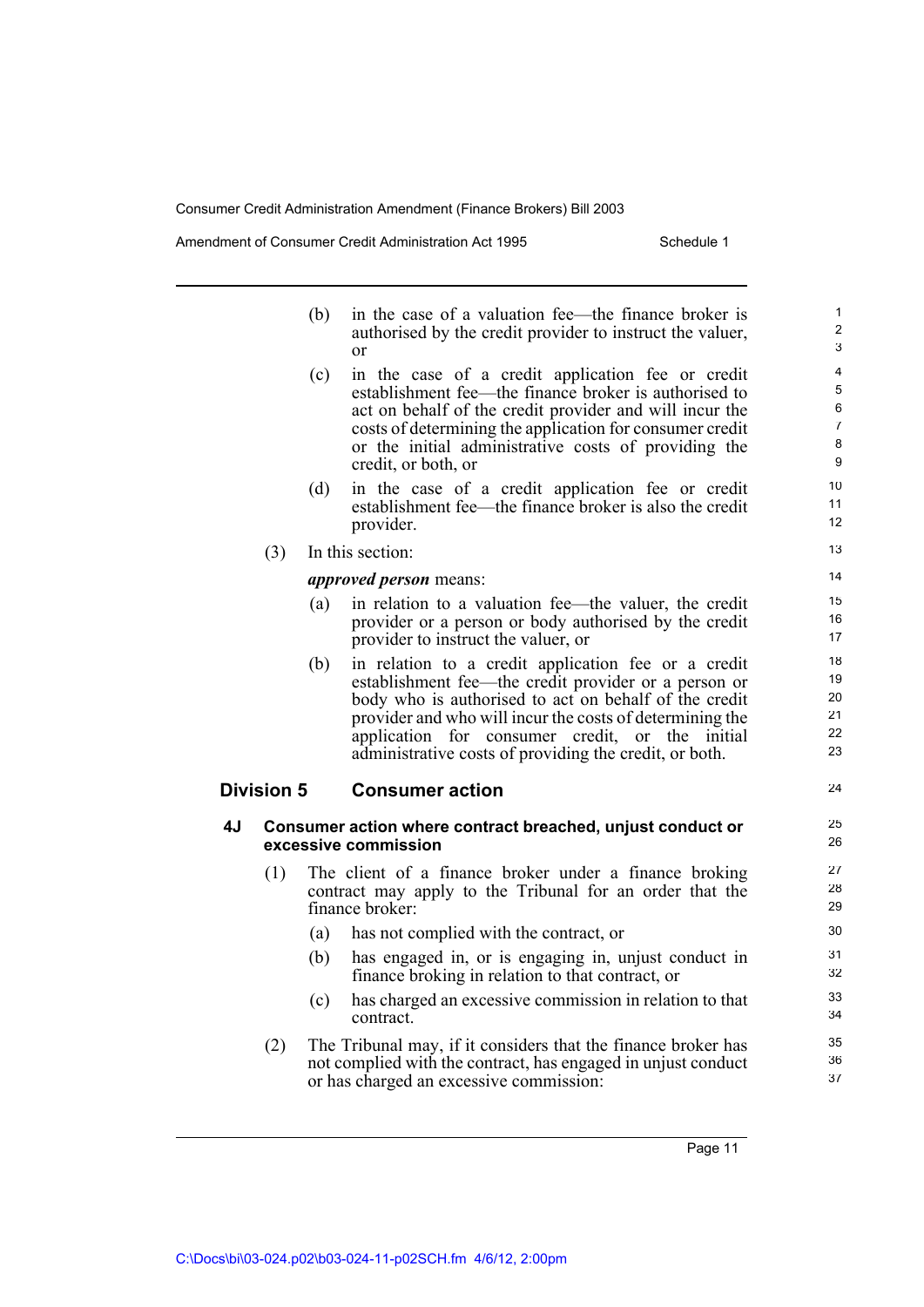|    |                   | (a) | order the finance broker to take specified action or<br>refrain from specified action, or                                                                                                                                                    | $\mathbf{1}$<br>$\overline{2}$ |
|----|-------------------|-----|----------------------------------------------------------------------------------------------------------------------------------------------------------------------------------------------------------------------------------------------|--------------------------------|
|    |                   | (b) | order the finance broker to pay a specified amount to<br>the client, or                                                                                                                                                                      | 3<br>4                         |
|    |                   | (c) | order that a specified sum of money is not due or owing<br>by the client to the finance broker, or                                                                                                                                           | 5<br>6                         |
|    |                   | (d) | make any other order that the Tribunal thinks is<br>necessary or proper for the purposes of this section (not<br>being an order that affects any contract for consumer<br>credit).                                                           | 7<br>8<br>9<br>10              |
|    | (3)               |     | An application under this section must be made no later than<br>3 years after the alleged non-compliance, unjust conduct or<br>charging of excessive commission.                                                                             | 11<br>12<br>13                 |
|    | (4)               |     | A person must not fail to comply with an order made by the<br>Tribunal under this section.                                                                                                                                                   | 14<br>15                       |
|    |                   |     | Maximum penalty: 100 penalty units or imprisonment for 12<br>months, or both.                                                                                                                                                                | 16<br>17                       |
|    | <b>Division 6</b> |     | Court may take action                                                                                                                                                                                                                        | 18                             |
| 4K |                   |     | Court action where contract breached, unjust conduct or<br>excessive commission                                                                                                                                                              | 19<br>20                       |
|    | (1)               |     | This section applies if proceedings are taken in a court by a<br>finance broker for the recovery of money in respect of a<br>transaction entered into by the finance broker under a finance<br>broking contract and it appears to the court: | 21<br>22<br>23<br>24           |
|    |                   | (a) | that the finance broker has not complied with the<br>finance broking contract, or                                                                                                                                                            | 25<br>26                       |
|    |                   | (b) | that the finance broker has engaged in unjust conduct in<br>relation to the finance broking contract, or                                                                                                                                     | 27<br>28                       |
|    |                   | (c) | that the commission charged by the finance broker in<br>respect of the transaction is excessive.                                                                                                                                             | 29<br>30                       |
|    | (2)               |     | If this section applies, the court may:                                                                                                                                                                                                      | 31                             |
|    |                   | (a) | order the finance broker to take specified action or<br>refrain from specified action, or                                                                                                                                                    | 32<br>33                       |
|    |                   | (b) | order the finance broker to pay a specified amount to<br>the client, or                                                                                                                                                                      | 34<br>35                       |
|    |                   |     |                                                                                                                                                                                                                                              |                                |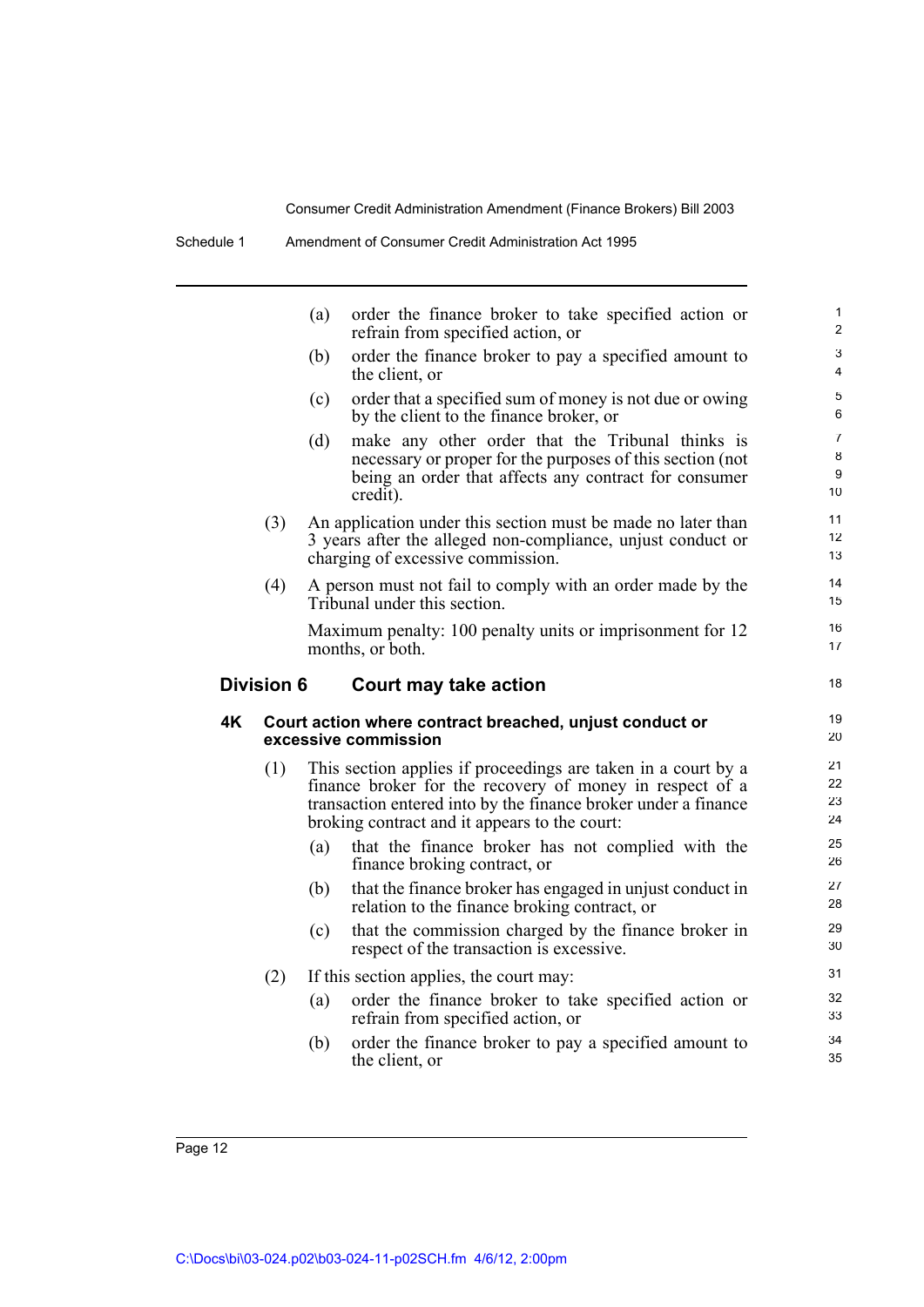[7]

**[9]** 

|     |        | (c)                    | order that a specified sum of money is not due or owing<br>by the client to the finance broker, or                      | 1<br>$\overline{c}$ |
|-----|--------|------------------------|-------------------------------------------------------------------------------------------------------------------------|---------------------|
|     |        | (d)                    | make any other order that the court thinks is necessary                                                                 | 3                   |
|     |        |                        | or proper for the purposes of this section (not being an                                                                | 4                   |
|     |        |                        | order that affects any contract for consumer credit).                                                                   | 5                   |
|     | 4L     |                        | Court may order refund                                                                                                  | 6                   |
|     |        | (1)                    | A court that finds a finance broker guilty of any offence under                                                         | $\overline{7}$      |
|     |        |                        | this Act, may, whether or not it proceeds to conviction, order<br>the finance broker to refund:                         | 8<br>9              |
|     |        | (a)                    | any amount received or accepted by the finance broker<br>in contravention of this Act, and                              | 10<br>11            |
|     |        | (b)                    | interest payable, at the rate fixed by the court, for the                                                               | 12                  |
|     |        |                        | period from the time of the receipt or acceptance of the<br>amount until the time it is refunded.                       | 13<br>14            |
|     |        | (2)                    | The rate fixed by the court under subsection $(1)$ (b) must not<br>exceed the rate prescribed by the regulations.       | 15<br>16            |
| [7] |        | Part 2, heading        |                                                                                                                         | 17                  |
|     |        |                        |                                                                                                                         |                     |
|     |        |                        | Insert "and finance broking" after "credit".                                                                            | 18                  |
| [8] |        |                        | <b>Schedule 2 Savings and transitional provisions</b>                                                                   | 19                  |
|     |        |                        | Insert at the end of clause $1(1)$ :                                                                                    | 20                  |
|     |        |                        | <b>Consumer Credit Administration Amendment (Finance</b><br>Brokers) Act 2003                                           | 21<br>22            |
| [9] |        | Schedule 2, Part 3     |                                                                                                                         | 23                  |
|     |        | Insert after clause 7: |                                                                                                                         | 24                  |
|     | Part 3 |                        | Provisions consequent on enactment of                                                                                   | 25                  |
|     |        |                        | <b>Consumer Credit Administration</b>                                                                                   | 26                  |
|     |        |                        | <b>Amendment (Finance Brokers) Act 2003</b>                                                                             | 27                  |
|     | 8      | <b>Consumer action</b> |                                                                                                                         | 28                  |
|     |        |                        | An application may be made against a finance broker under                                                               | 29                  |
|     |        |                        | section 4J, and may be dealt with by the Tribunal, in respect<br>of one or more transactions even if the transaction or | 30<br>31            |
|     |        |                        |                                                                                                                         |                     |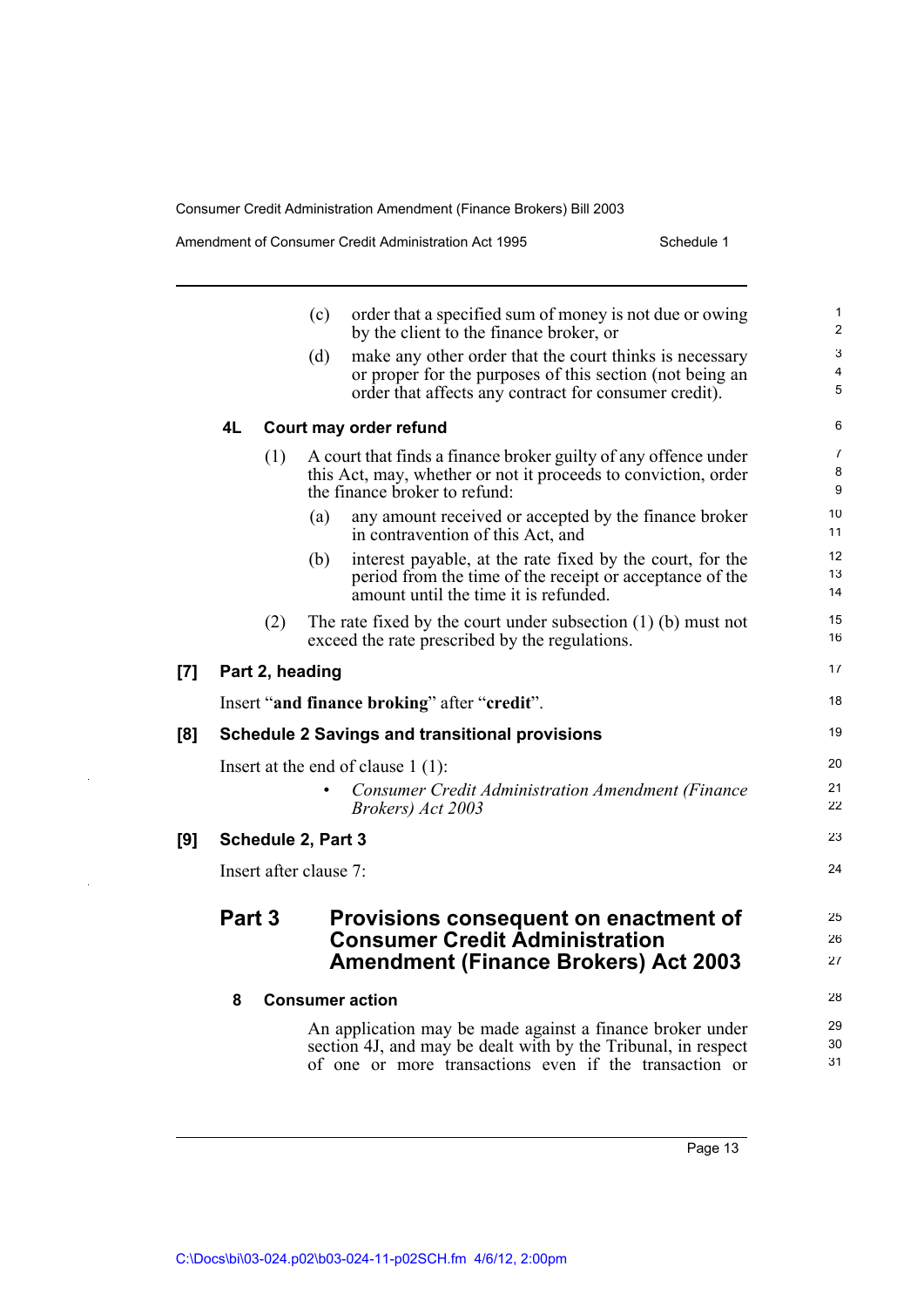Schedule 1 Amendment of Consumer Credit Administration Act 1995

transactions concerned was or were entered into before the commencement of the section.

1 2

### **9 Court action**

An order may be made against a finance broker under section 4K, in respect of one or more transactions even if the transaction or transactions concerned was or were entered into before the commencement of the section.